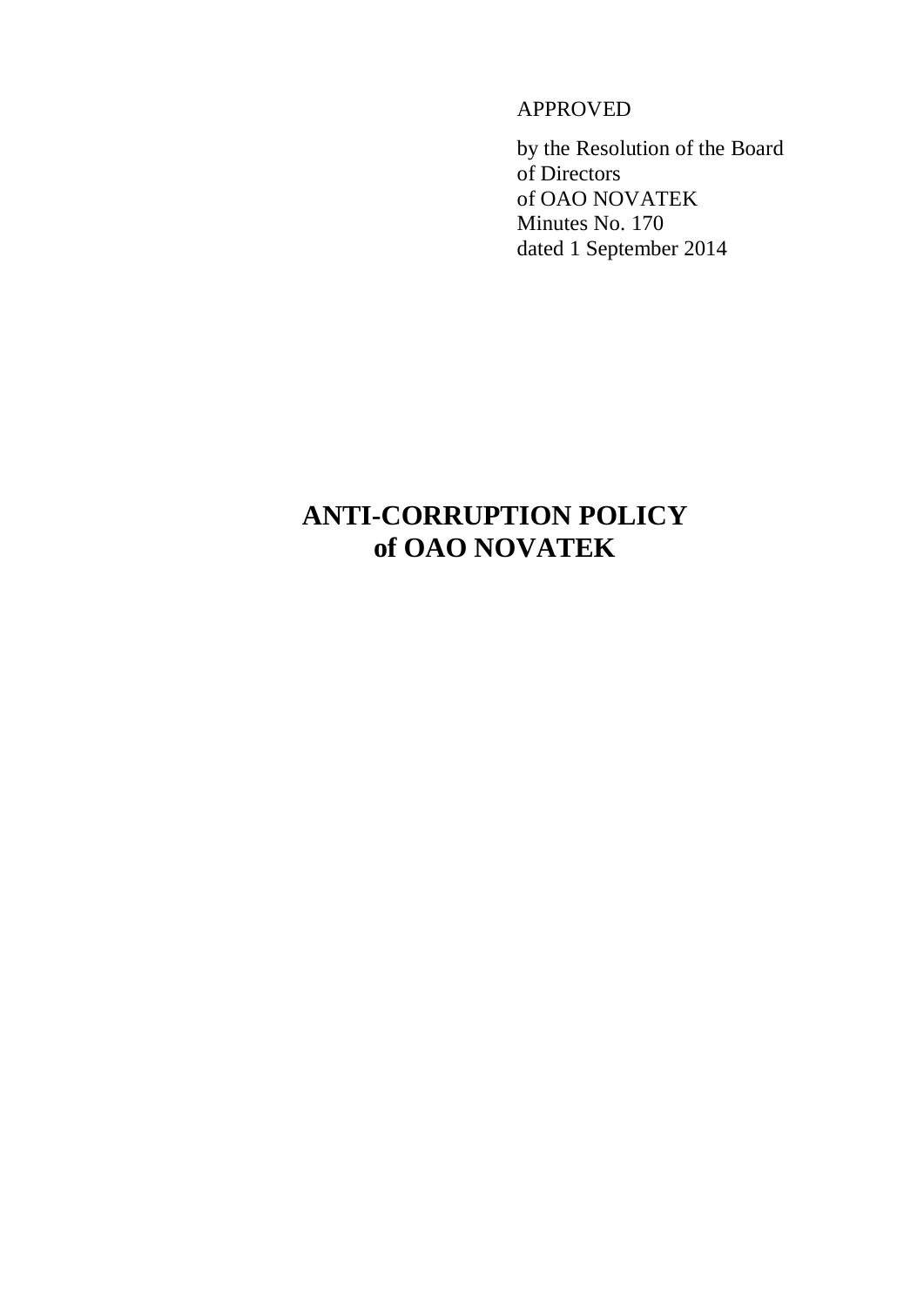|    | 1.4. Validity Period and Procedure for Introducing Amendments 4                     |  |
|----|-------------------------------------------------------------------------------------|--|
|    |                                                                                     |  |
|    |                                                                                     |  |
|    |                                                                                     |  |
|    |                                                                                     |  |
|    |                                                                                     |  |
| 3. |                                                                                     |  |
| 4. |                                                                                     |  |
|    |                                                                                     |  |
|    |                                                                                     |  |
|    |                                                                                     |  |
|    |                                                                                     |  |
|    |                                                                                     |  |
|    | 4.6. Efficiency and Adequacy of Anti-Corruption Procedures  10                      |  |
|    |                                                                                     |  |
|    | 4.8. Involvement of the Employees in Countering Corruption 10                       |  |
|    |                                                                                     |  |
|    | 4.10. Abandonment of Retaliatory Measures and Sanctions  10                         |  |
| 5. |                                                                                     |  |
|    | 5.1. Restrictions on Presenting/Obtaining Gifts and Hospitality Costs 10            |  |
|    |                                                                                     |  |
|    |                                                                                     |  |
|    | 5.4. Proper Interaction with Representatives of State and Public Organizations  12  |  |
|    | 5.5. Proper Interaction with Counterparts, Intermediaries, Payments to Third        |  |
|    |                                                                                     |  |
|    |                                                                                     |  |
|    |                                                                                     |  |
|    |                                                                                     |  |
|    |                                                                                     |  |
|    | 5.10. Determination of Divisions or Officials in Charge of Corruption Prevention 13 |  |
| 6. | ANTI-CORRUPTION RESPONSIBILITIES OF THE EMPLOYEES                                   |  |
|    | <b>AND OTHER PERSONS</b>                                                            |  |
| 7. | RESPONSIBILITY FOR NON-FULFILLMENT (IMPROPER                                        |  |
|    |                                                                                     |  |
|    |                                                                                     |  |
|    | Appendix No. 2. Anti-Corruption Compliance Commitment 17                            |  |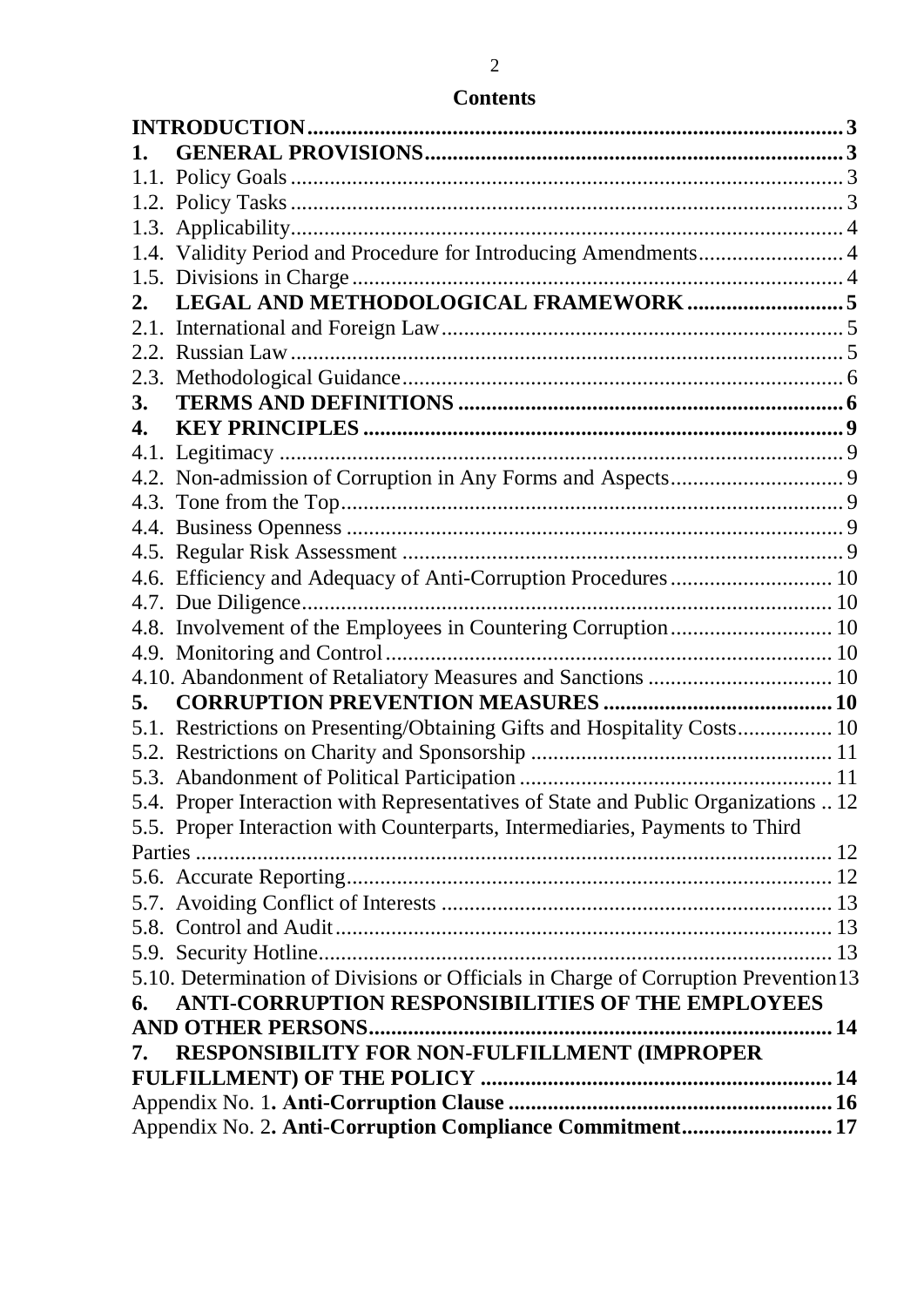#### **INTRODUCTION**

NOVATEK Open Joint-Stock Company (hereinafter referred to as "the Company") strongly believes that one of the most important terms of sustainable business development is strict compliance with the applicable legislation regulating the issues of countering corruption.

The Company declares categorical rejection of dishonest and unlawful methods of doing business and voluntarily assumes additional commitments in the area of prevention and prophylaxis of corruption recommended by Russian, foreign, and international competent bodies and organizations.

This Anti-Corruption Policy (hereinafter referred to as "the Policy") discloses goals and tasks of the Company related to countering involvement in corruption activities, determines legal guidelines and key principles of such countering, describes measures taken by the Company in order to prevent corruption, establishes responsibilities of the employees and other persons concerning countering corruption, as well as the liability for non-fulfillment (improper fulfillment) of the Policy's provisions.

#### **1. GENERAL PROVISIONS**

#### **1.1. Policy Goals**

The Policy has been developed with the view of:

- ensuring compliance of the Company's activities with the requirements of international, Russian and foreign anti-corruption legislation, high ethical standards of business;

 minimization of risks of the Company and its employees' involvement in corruption activities;

 formation among the Company employees, subsidiaries, and associated companies, shareholders, investors, counterparts, representatives of state and municipal bodies, other persons concerned a single overview of the Company as the one neglecting corruption in all forms and aspects;

– establishment of local legal framework regulating the Company's activities concerning countering involvement in corruption.

#### **1.2. Policy Tasks**

The Policy tasks are listed below:

- implementation of anti-corruption procedures in the Company on the grounds of applied anti-corruption law and bringing them to the attention of the Company employees and other interested persons;

- establishment of a responsibility of the Company employees and the Company management bodies' members not being the employees thereof to comply with the principles, restrictions, and requirements stipulated by the Policy;

- ensuring information channels to communicate any facts of corruption;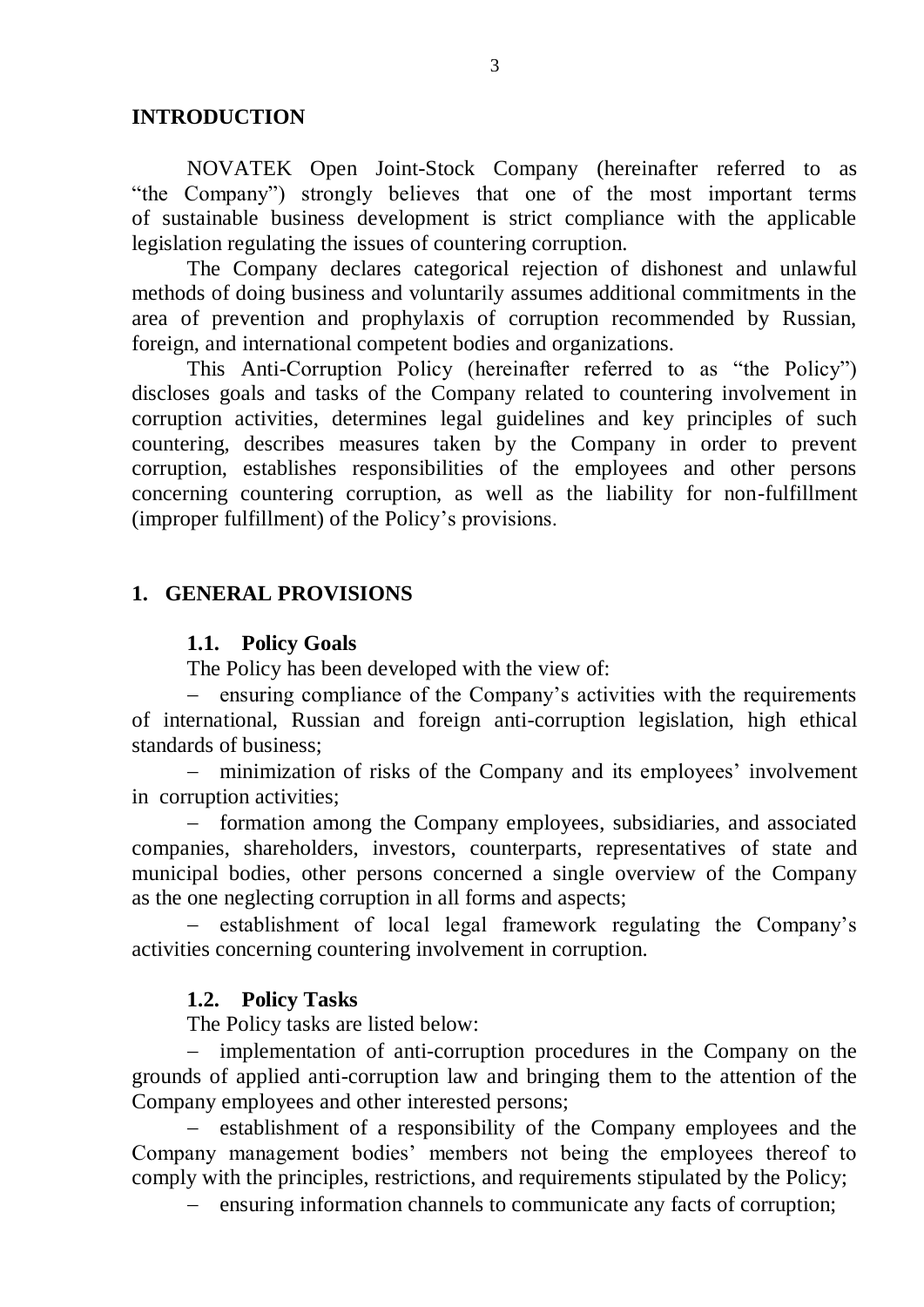- explanation of anti-corruption measures adopted by the Company.

## **1.3. Applicability**

Provisions of the Policy are compulsory for all the Company employees and the Company management bodies' members not being the employees thereof.

Requirements of the Policy become compulsory for subsidiaries and associated companies of OAO NOVATEK since their introduction into effect in the order stipulated by the Articles of Association of such entities.

Counterparts of the Company shall comply with requirements of the Policy and ensure compliance of their employees with the Policy in cases when such responsibilities are stipulated in contracts of the Company with its counterparts.

# **1.4. Validity Period and Procedure for Introducing Amendments**

The Policy is a standing local regulatory document.

The Policy is approved by the Board of Directors and introduced into effect by order of the Chairman of the Management Committee.

The Company shall assess the Policy in relation of its compliance with the applicable legislation on a regular basis, however, at least once in two years.

Taking into account all changes occurred, as well as practical application of the Policy, necessary amendments may be introduced into the Policy's provisions. Introduction of amendments shall be done in the same order as adoption of the Policy.

## **1.5. Divisions in Charge**

Independent structural divisions of the Company in charge of implementation of the Policy's provisions in the Company shall be determined by order of the Chairman of the Management Committee.

Deputy Chairman of the Management Committee in charge of business support issues shall take measures to keep the Policy updated in the stated order.

Chairman of the Management Committee shall control the fulfillment of the Policy's requirements.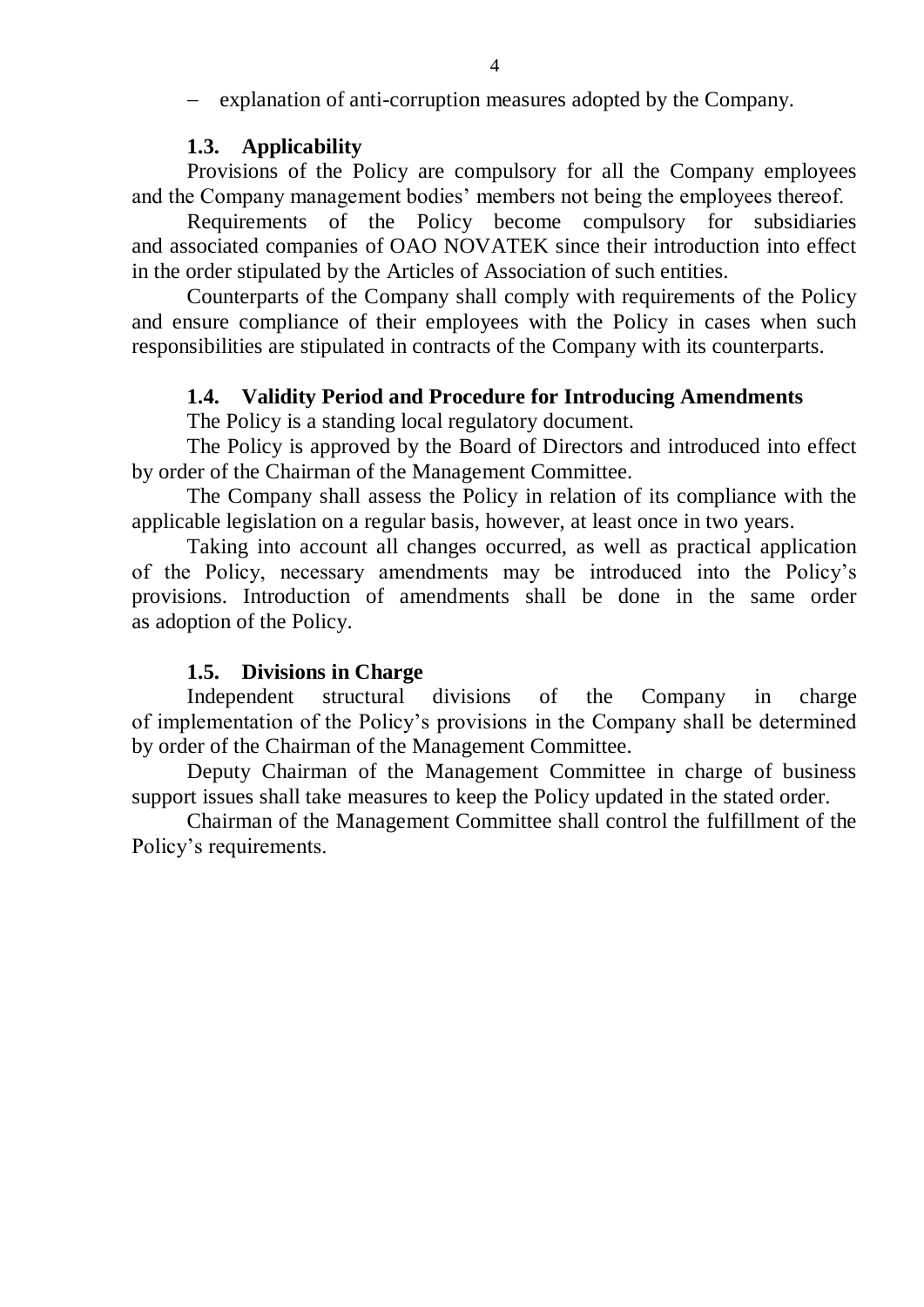## **2. LEGAL AND METHODOLOGICAL FRAMEWORK**

 In the course of the Policy drafting the requirements of the following legal acts were considered:

#### **2.1. International and Foreign Law**

The following documents belong to the international anti-corruption law in the context of this Policy:

 United Nations Convention against Corruption (adopted on October 31, 2003, ratified by the Russian Federation on March 06, 2006);

- Council of Europe Criminal Law Convention on Corruption (adopted on January 27, 1999, ratified by the Russian Federation on July 25, 2006);

 OECD Convention on Combating Bribery of Foreign Public Officials in International Business Transactions (adopted on November 21, 1997, the Russian Federation joined the Convention on February 01, 2012).

In the context of the Policy the UK Bribery Act (adopted on April 08, 2010, effective since July 01, 2011) belongs to the foreign anti-corruption law.

Main requirements of the listed legal acts in so far as they apply to commercial organizations are as follows:

- prohibition of giving a bribe or items of commercial bribery;
- prohibition of bribery of foreign public officials;
- prohibition of receipt of a bribe or items of commercial bribery.

# **2.2. Russian Law**

Russian anti-corruption law includes the following regulatory documents:

- Federal Law No. 273-FZ dated December 25, 2008 "On Countering Corruption";

 Criminal Code of the Russian Federation No. 63-FZ dated June 13, 1996 (hereinafter referred to as "the Criminal Code of the RF");

- Code of Administrative Offences of the Russian Federation No. 195-FZ dated December 30, 2001 (hereinafter referred to as "the Code of Administrative Offences of the RF").

In the Russian Federation criminal and administrative liability is prescribed for committing the following actions:

- giving a bribe;
- mediation in bribery;
- abuse of authority;
- fraud committed with the use of official position;
- embezzlement committed with the use of official position;
- commercial bribery;
- unlawful remuneration on behalf of a legal entity.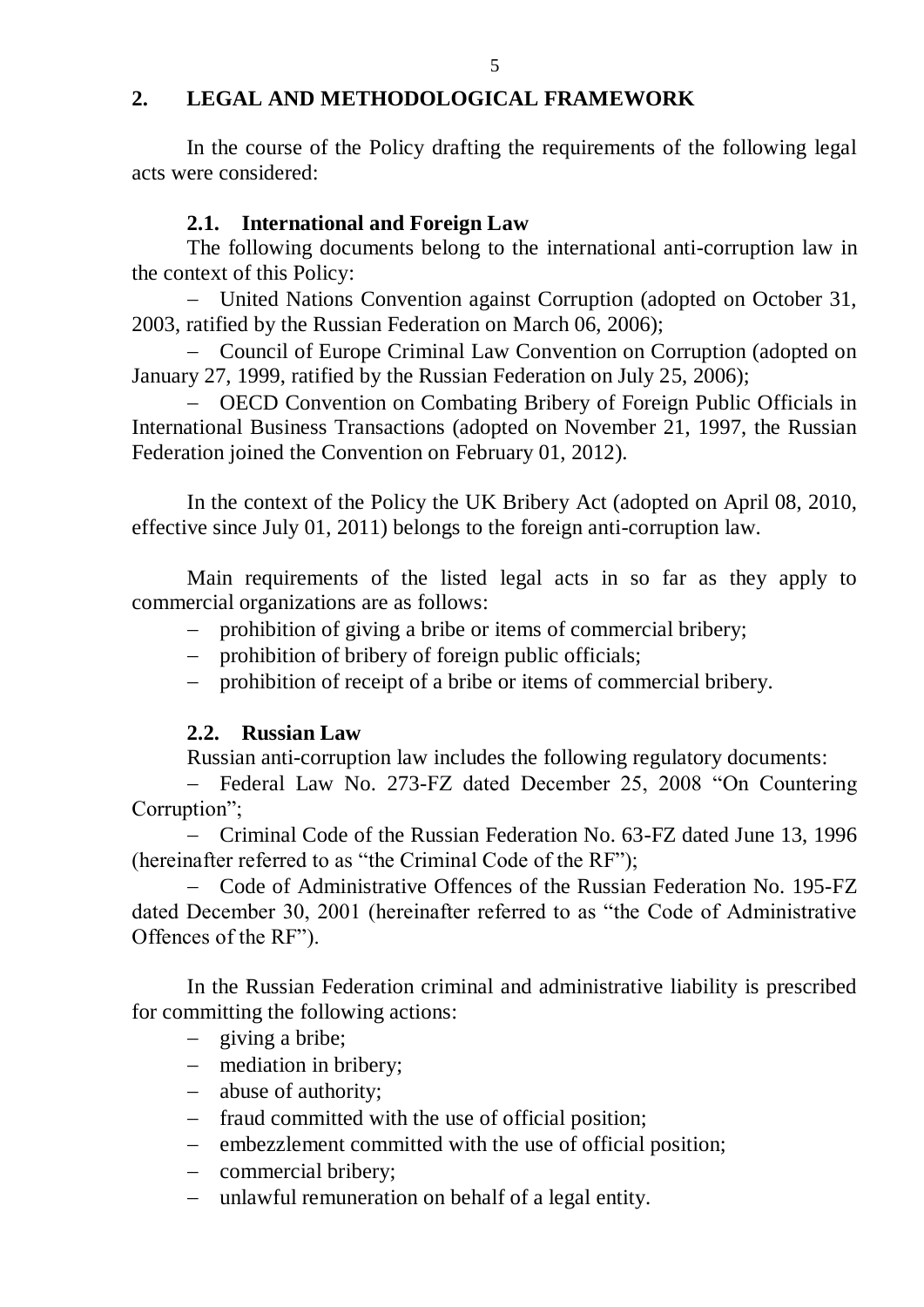# **2.3. Methodological Guidance**

In the course of the Policy drafting the recommendations of Russian, foreign, and international bodies and organizations concerning countering corruption were considered:

 Guidelines of the Ministry of Labor and Social Protection of the Russian Federation on development and adoption by organizations of measures preventing and countering corruption (published on November 08, 2013, approved in panel session of Presidium of the Presidential Council for Countering Corruption on April 08, 2014);

- Guidance of the Ministry of Justice of the United Kingdom about procedures which relevant commercial organisations can put into place to prevent persons associated with them from bribing (published on March 30, 2011);

- ICC Rules on Combating Corruption (2011 edition).

# **3. TERMS AND DEFINITIONS**

3.1. The following terms and definitions are used in the Policy:

3.1.1. **anti-corruption clause** means a supplement to a contract, agreement of the Company or a section in the stated documents, in accordance with which the parties agree on non-admission of corruption actions while performing mutual obligations and establish consequences of breach of this arrangement;

3.1.2. **giving of a bribe** means giving a bribe to a government official, [foreign government official o](consultantplus://offline/ref=6A8524AAC7155904EEC0EFFD9B63FAD10DB56CEF6BF0A7E7708C74C056D7D202EF04F79E80xBu5F)r [an official of a public international organization](consultantplus://offline/ref=6A8524AAC7155904EEC0EFFD9B63FAD10DB56CEF6BF0A7E7708C74C056D7D202EF04F79E80xBu5F) directly or through an intermediary (Art. 291 of the Criminal Code of the RF);

3.1.3. **due diligence** means a principle based on terms of reasonable manner and good faith, in accordance with which in the course of performance of economic operations or taking managerial decisions it is necessary to consider the data sufficient for formation of reasonable opinion concerning presence of signs of a counterpart's or job applicant's unconscientiousness;

3.1.4. **prohibition of giving a bribe (item of commercial bribery)** means prohibition to submit, offer or promise to submit any benefit in property or otherwise, directly or through an intermediary, with the aim of affecting a decision of another person in favor of itself or in favor of any third person or organization;

3.1.5. **prohibition of bribery of foreign public officials means**  prohibition to submit, offer or promise to submit (directly or through third parties) to a foreign public official any benefit in property or otherwise with the aim of affecting performance of his/her official responsibilities in favor of a commercial company;

3.1.6. **prohibition of receipt of a bribe (item of commercial bribery)**  means prohibition to receive, accept an offer to receive any benefit in property or otherwise, directly or through an intermediary, for any action or inaction within the job responsibilities in favor of the bribe giver or third parties;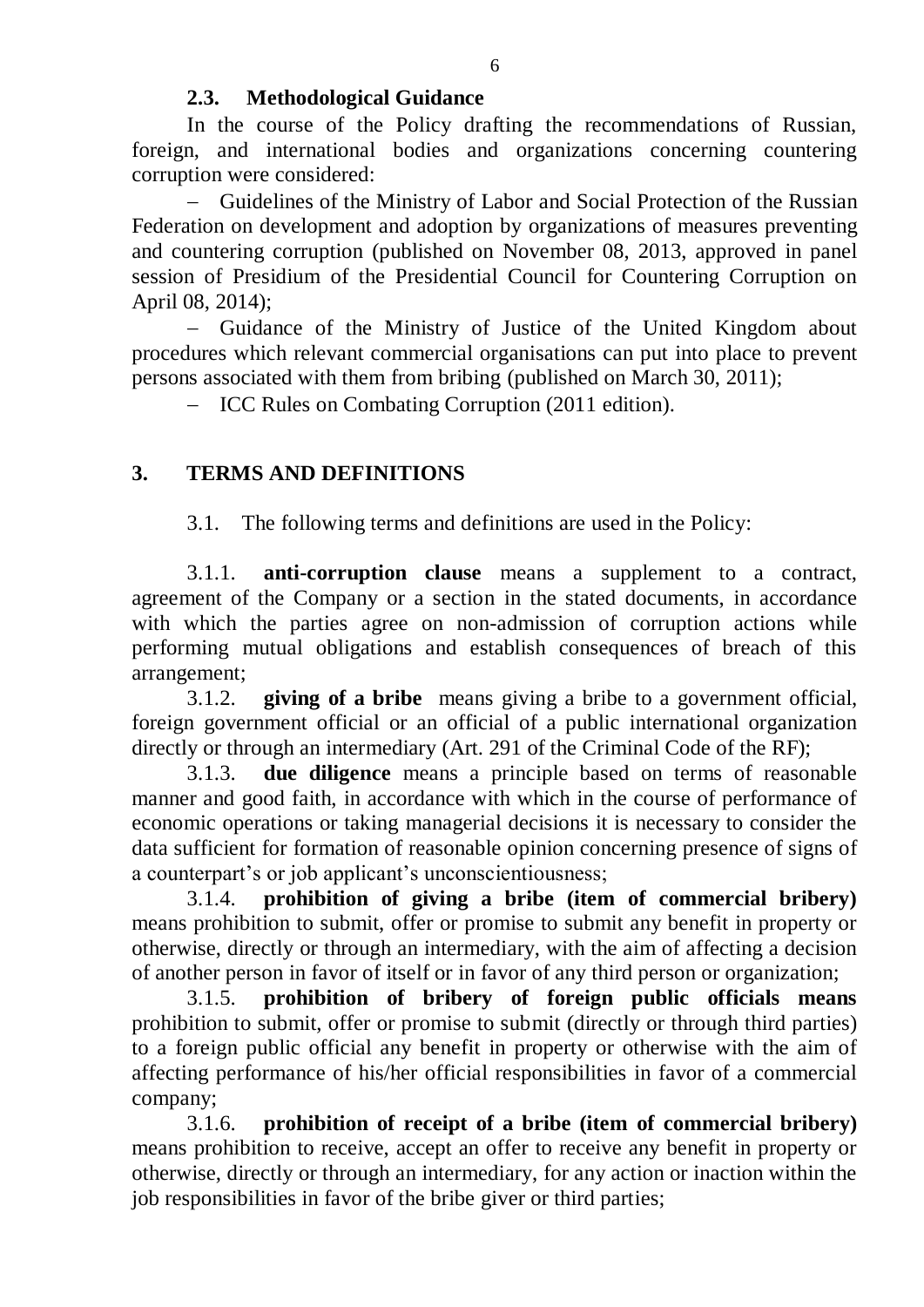3.1.7. **abuse of authority** means the use of authority by a person performing managerial functions in a commercial or any other organization in defiance of the lawful interests of this organization and for the purpose of deriving benefits and advantages for himself/herself or other persons or for the purpose of inflicting harm on other persons, if this deed has involved the infliction of substantial damage on the rights and lawful interests of individuals or organizations or on the legally-protected interests of the society or the State (Art. 201 of the Criminal Code of the RF);

3.1.8. **commercial bribing** means illegal transfer of money, securities, or any other assets to a person who [discharges](consultantplus://offline/ref=A62AE6316D3D74BBB885C69AE4870D167DA133B3E35564CDCEC78900284D0C07C41EE3B0066A651ED813F) managerial functions in a profitmaking or any other organization, and likewise the unlawful rendering of propertyrelated services to him/her for committing actions (inaction) in the interests of the giver, in connection with the official position held by this person; the illegal receipt of money, securities, or any other assets by a person who discharges the managerial functions in a profit-making or any other organization, and likewise the illegal use of property-related services for committing actions (inaction) in the interests of the giver, in connection with the official position held by this person (Art. 204 of the Criminal Code of the RF);

3.1.9. **conflict of interests** means a situation when personal interest (direct or indirect) of an employee of the Company (subsidiary or associated company) affects or may affect proper fulfillment by such employee of his/her job responsibilities and when a contradiction occurs or may occur between personal interest of the employees and rights and legal interests of the Company able to lead to causing harm to rights and legal interests of citizens, organizations, the society or the State;

3.1.10. **corruption, corruption offences** mean abuse of official position, giving a bribe, receipt of a bribe, promising, offering or taking the offer of bribe (item of commercial bribery), abuse of authorities, commercial bribery or other unlawful use by an individual of his/her official position contrary to legal interests of the society or the State with the aim of receipt of benefit in property or otherwise for himself/herself or third parties or unlawful provision of such benefit to the stated person by other individuals; committing the stated actions on behalf of a legal entity or in favor thereof;

3.1.11. **personal interest of an employee** means interest of the employee related to a possibility to obtain by the employee in the course of performance of job responsibilities of income in the form of money, valuables, other property or property-related services, other property rights for himself/herself or third parties;

3.1.12. **fraud committed with the use of official position** means [theft](consultantplus://offline/ref=C6E94D4BBF2FFAE95F537AFF5F99E7EFE8C90501E18FC71079285C2152D5311B5D6B878CA7110367G9C3J) of somebody's property or acquisition of a right for somebody's property by [deceit](consultantplus://offline/ref=C6E94D4BBF2FFAE95F537AFF5F99E7EFEEC90D02E9859A1A7171502355DA6E0C5A228B8DA71306G6C8J) or [misuse of confidence](consultantplus://offline/ref=C6E94D4BBF2FFAE95F537AFF5F99E7EFEEC90D02E9859A1A7171502355DA6E0C5A228B8DA71306G6C6J) committed with the use of official position (paragraph 3, Art. 159 of the Criminal Code of the RF);

3.1.13. **unlawful remuneration on behalf of a legal entity** means unlawful transfer, offer or promise on behalf or in favor of a legal entity to an official, person performing managerial functions in commercial or other organization, foreign public official or official of an international public organization of money, securities, other property, provision of property-related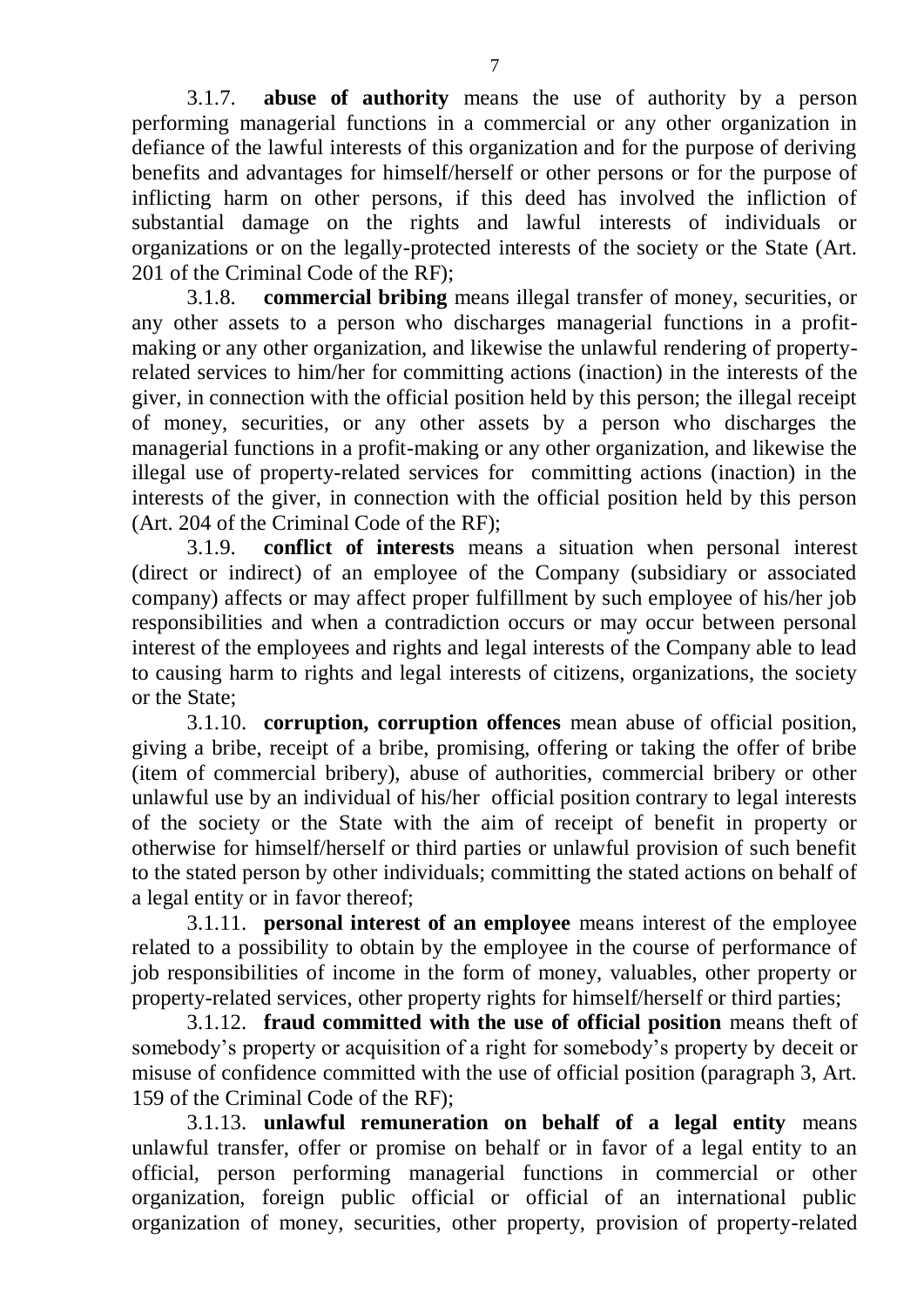services to such person, granting property rights for committing in favor of the said legal entity by the official, person performing managerial functions in commercial or other organization, foreign public official or official of an international public organization of action (inaction) related to the official position of that person (Art. 19.28 of the Code of Administrative Offences of the RF);

3.1.14. **mediation in bribery** means direct transfer of a bribe by order of the bribe giver or bribe receiver or other assistance to the bribe giver and (or) bribe receiver in achieving or implementing an agreement between them on receipt and giving of the bribe in [a substantial amount\(](consultantplus://offline/ref=17D1B5A501C707CCE9634BF9DDB53F5354421DA1741EA39DE026FE87F6249CF420C63E9915i77CH)starting from RUB 25,000), as well as promise or offer of mediation in bribery (Art. 291.1 of the Criminal Code of the RF).

3.1.15. **embezzlement** means theft of somebody's property entrusted to a guilty person committed with the use of official position (paragraph 3, Art. 160 of the Criminal Code of the RF);

3.1.16. **employees** mean individuals being in the labor relations with the Company;

3.1.17. **officials** mean the Company employees holding positions of the "executive" category.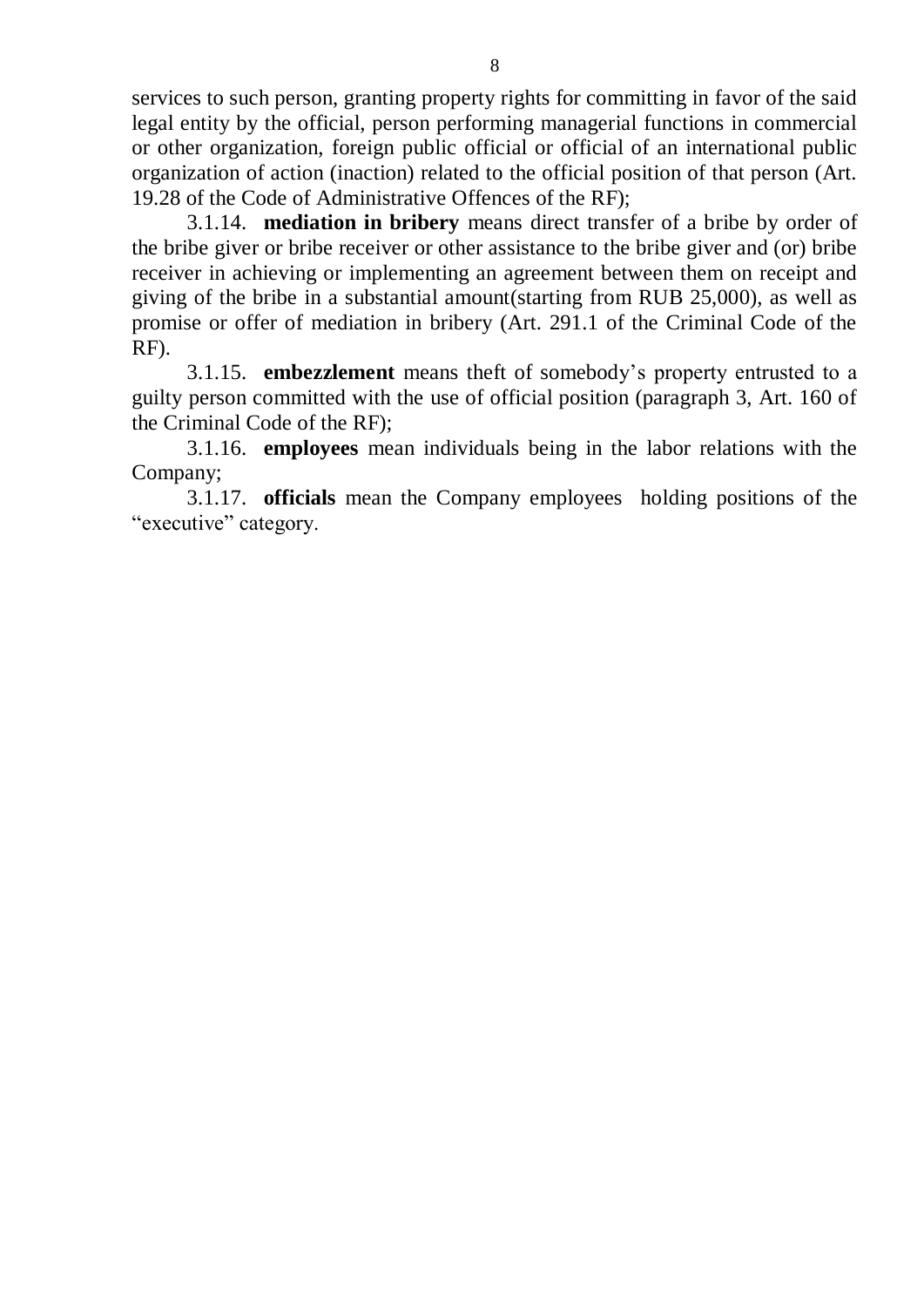#### **4. KEY PRINCIPLES**

#### **4.1. Legitimacy**

 The Company carries out its activities in strict compliance with the applicable Russian anti-corruption legislation and applicable law of countries where the Company runs its business.

 Given that the Company's securities are traded on the London Stock Exchange, the Company complies with the requirements of the UK Bribery Act.

#### **4.2. Non-admission of Corruption in Any Forms and Aspects**

The Company declares non-admission of corruption in any forms and aspects and establishes prohibition for its employees, the Company management bodies' members, and other persons acting on behalf of the Company or in favor thereof, directly or through intermediaries, to participate in corruption actions, including offering, promising, giving, soliciting, and receiving bribes (item of commercial bribery) or making payments for easing administrative, bureaucratic and other formalities in any form, including money, valuables, services or other benefit in property or otherwise, to any persons and from any persons or organizations, including commercial and non-profit organizations, authorities, and local government authorities, public officials, including foreign ones, with the aim of receiving benefit by himself/herself, the Company or for the third parties.

#### **4.3. Tone from the Top**

Managers of the Company shall establish ethic canon of uncompromising attitude to corruption at all levels setting a good example of behavior by themselves.

#### **4.4. Business Openness**

OAO NOVATEK is a public company. The Policy and main information about the Company's activities, including financial indicators, reports, and other data subject to disclosure are placed on the official website of the Company available to the public.

In order to make it possible for the Company employees and other persons to express confidentially their concerns about probable corruption actions of other employees of the Company, special Security Hotline has been arranged to accept such applications and suggestions on improvement of procedures and mechanisms of corruption prevention.

#### **4.5. Regular Risk Assessment**

The Company regularly reveals, analyzes, and assesses using all available information potential external and internal corruption risks attributable to its activities in general or in specific areas.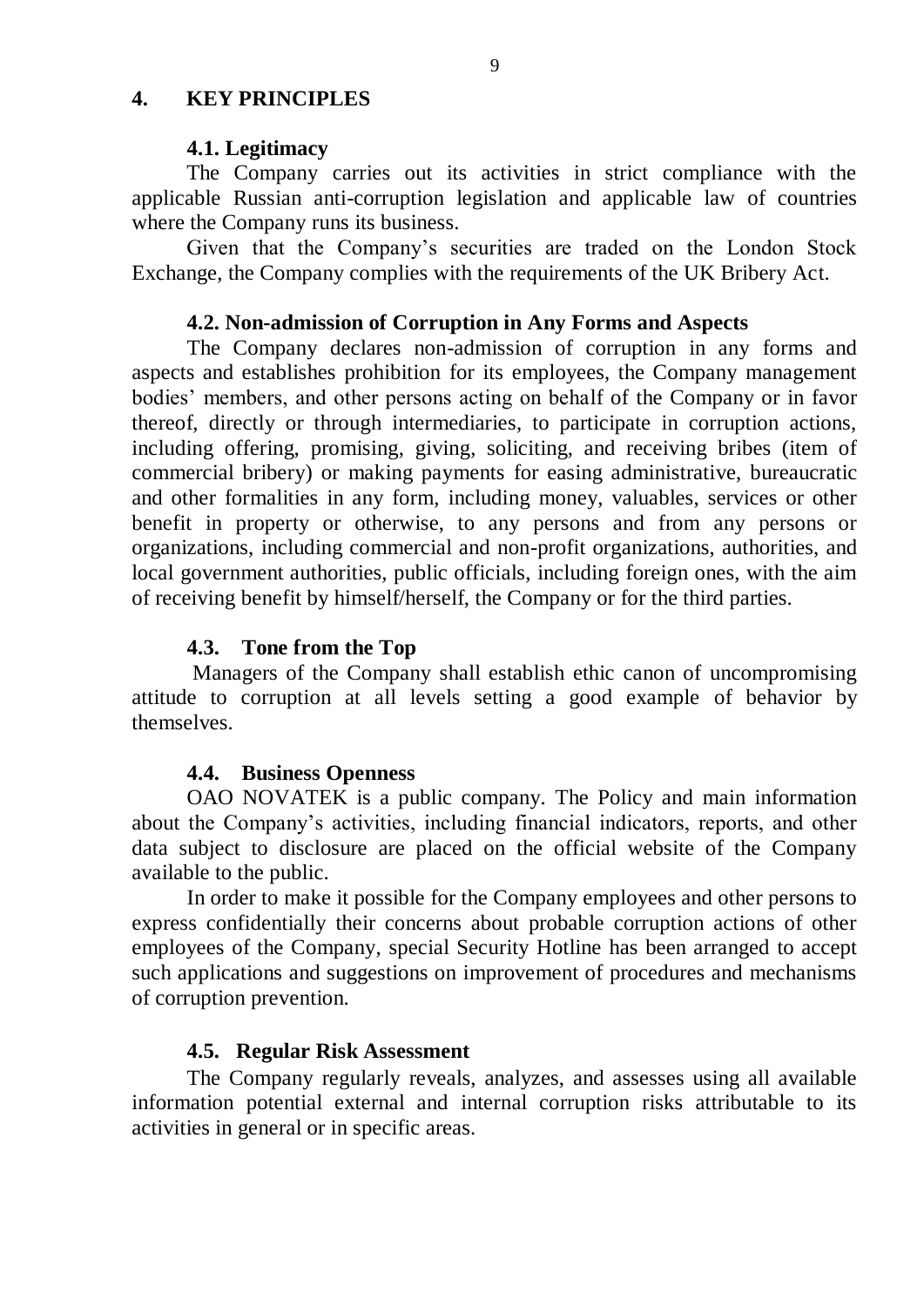## **4.6. Efficiency and Adequacy of Anti-Corruption Procedures**

The Company develops and implements into its activities the whole set of proper and efficient procedures preventing corruption and being adequate to the risks detected and controls over their fulfillment.

## **4.7. Due Diligence**

In order to minimize the risks of being involved in corruption activities the Company performs a comprehensive analysis of counterparts, including due diligence and verifying if they have their own anti-corruption procedures, absence of conflict of interests and greets their commitment to compliance with the principles set in the Policy, readiness to include an anti-corruption clause into contracts and to assist in investigating the cases of mutual arrangements breach.

Elements of the comprehensive analysis are used by the Company in employment procedures and in working with personnel in general.

## **4.8. Involvement of the Employees in Countering Corruption**

The Company sets a task of inculcating in its employees personal nonadmission of corruption in any forms and aspects.

For these purposes, the Company takes all necessary measures to implement the Policy at all organization levels and bring its contents to the attention of all employees and other interested persons.

The Company promotes increase of anti-corruption culture level among the employees by means of regular training of the employees on basic requirements of the Policy and its application.

## **4.9. Monitoring and Control**

The Company controls, verifies, and assesses implemented anti-corruption procedures on a regular basis and reviews and upgrades them, if necessary.

## **4.10. Abandonment of Retaliatory Measures and Sanctions**

The Company protects interests of the employees who acting in good faith have reported on condition of anonymity the facts of theft, embezzlement, fraud, commercial bribery, giving a bribe, conflict of interests, and other corrupt practices in the Company known to them, and employees who refused to commit such offences or to participate therein as an intermediary.

 Disciplinary penalties cannot be applied to the said employees on the grounds stated above.

## **5. CORRUPTION PREVENTION MEASURES**

#### **5.1. Restrictions on Presenting/Obtaining Gifts and Hospitality Costs**

The Company acknowledges that exchange of business gifts and reasonable hospitality costs form an integral part of doing business and present a common business practice.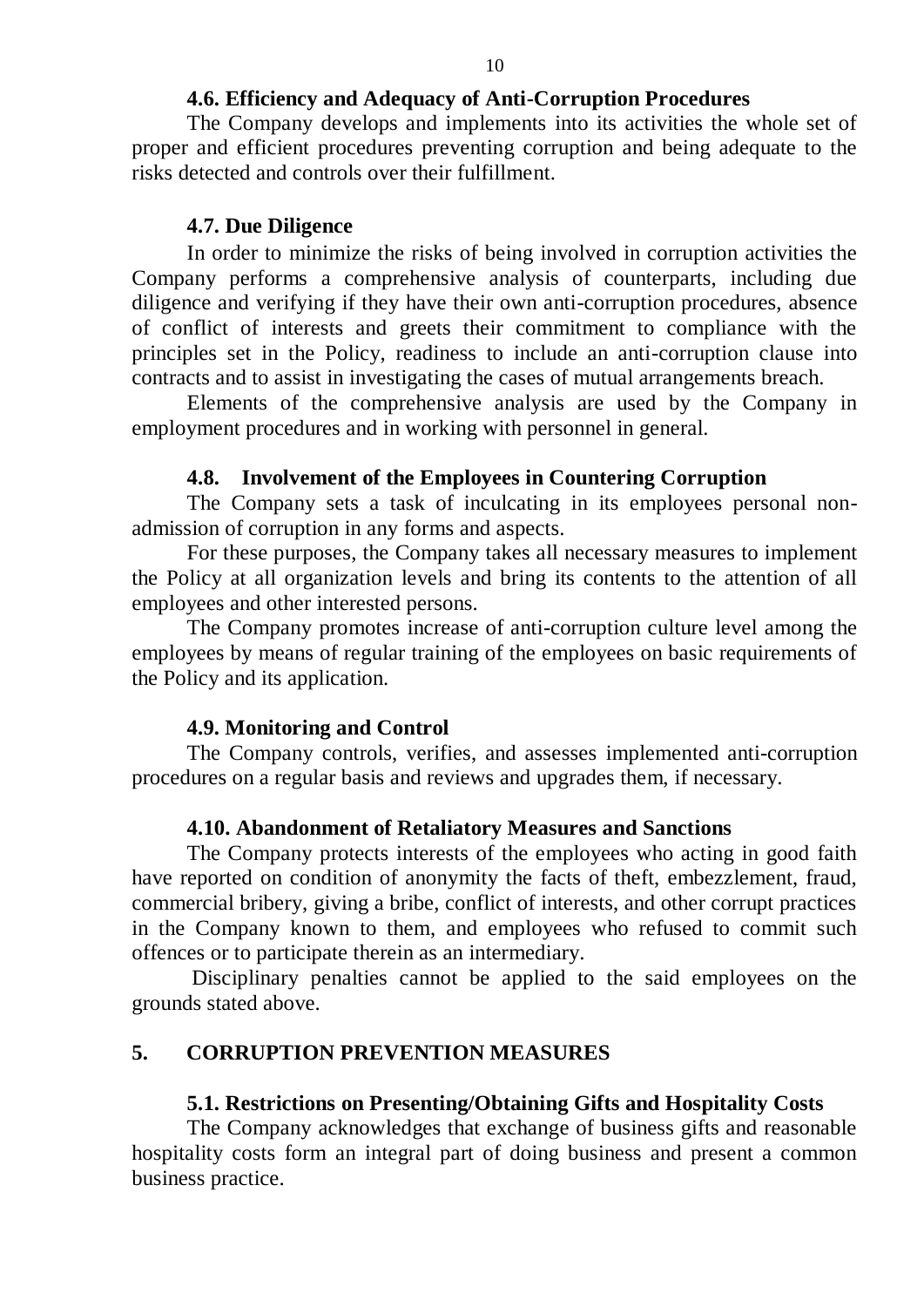Together with the above, this practice bears certain corruption risks because in case of presenting expensive gifts and incurring high hospitality costs reasonable suspicions in pursuing by the Company of its vested interests may appear.

Adhering to principles of legitimacy and openness of the business, the Company established the following requirements for its employees while obtaining, presenting, exchanging gifts, and incurring/performing hospitality costs/operations:

 provisions of Russian anti-corruption law and the respective law of the country where an operation is performed shall be complied with in full, as well as regulations of Business Ethics Code of OAO NOVATEK, other local regulatory acts, and organizational documents of the Company;

 performance of the operations in question shall be prohibited if they are performed with the view of direct or indirect influence on decisions taken by persons holding state positions, municipal positions, state officials, municipal officials, employees of the Bank of Russia, representatives of political parties, counterparts, public organizations, and other persons in favor of the Company;

 cost of a gift to persons holding state positions, municipal positions, state officials, municipal officials, employees of the Bank of Russia shall not exceed RUB 3,000 (Three Thousand) and shall not relate to performance of the job responsibilities by the said persons;

- cost of gifts being obtained or presented (excluding those stated in the previous paragraph) shall not exceed RUB 10,000 (Ten Thousand);

 presenting or obtaining of gifts in the form of cash, cashless money funds, securities or their equivalents shall be prohibited.

 If an employee has a doubt in lawfulness of committing any actions, the employee shall apply for settlement of this question to its immediate supervisor or a person in charge of control over the compliance with the Policy.

# **5.2. Restrictions on Charity and Sponsorship**

An important part of activities of the Company as a socially-oriented entity is its participation in charity and providing sponsorship.

At the same time the Company does not provide any charity or sponsor support to state and municipal bodies, commercial and non-profit organizations, representatives thereof, and other persons with the direct or indirect aim of receiving benefit for the Company, its subsidiaries and associated companies, or if such support may be objectively considered as being oriented towards pursuing benefit.

Information on charity and sponsorship activities of the Company is placed on the official website of the Company available to the public.

# **5.3. Abandonment of Political Participation**

The Company does not participate directly or indirectly in political parties, organizations and funds related thereto, and does not make any sponsor and other payments in favor of them.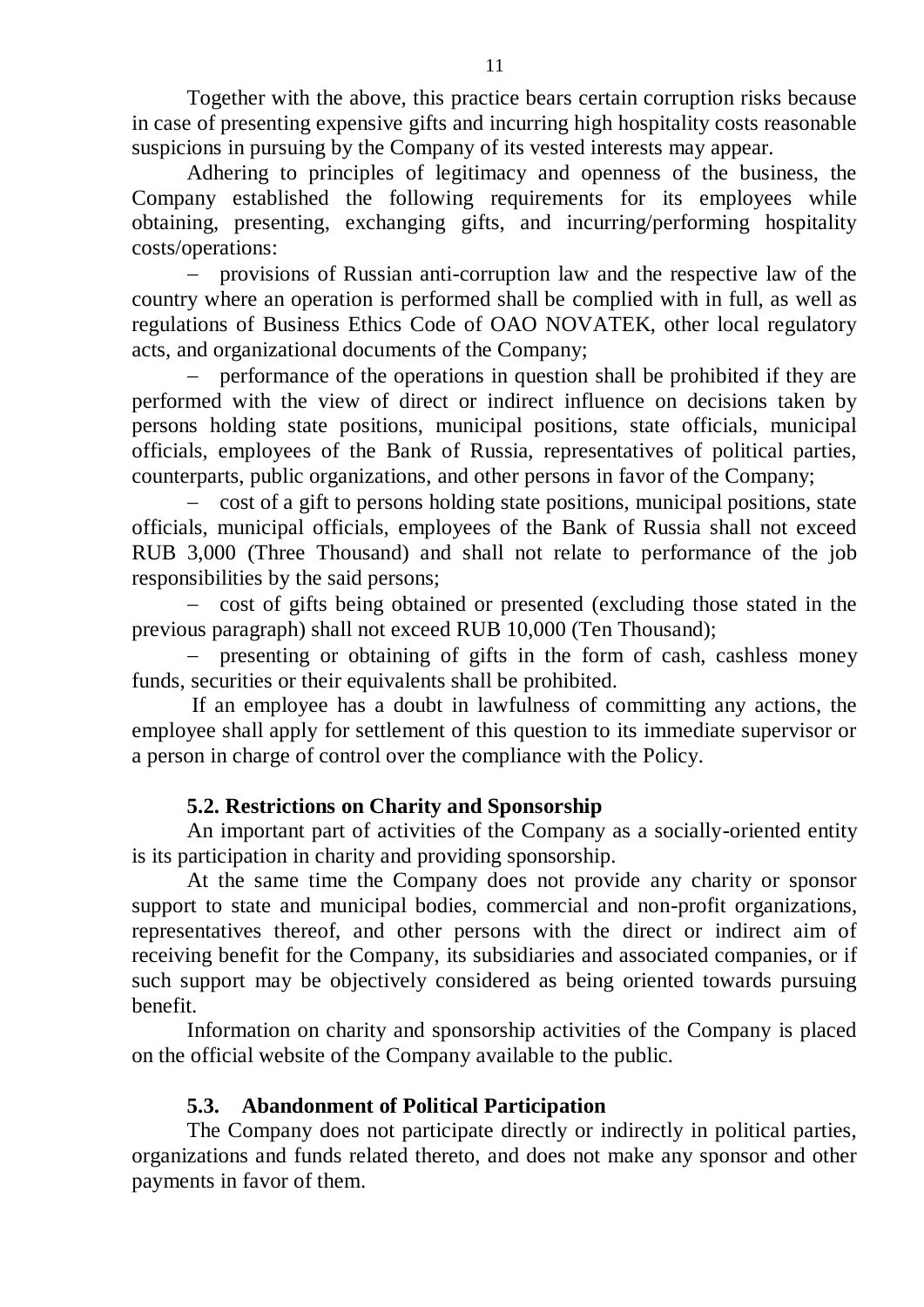The Company employees shall be entitled to participate in political activities at their absolute discretion as private citizens in their spare time if such participation does not impair interests of the Company and does not create a conflict of interests.

# **5.4. Proper Interaction with Representatives of State and Public Organizations**

Interaction of the Company with law enforcement bodies, supervising authorities, other state government bodies, their representatives, and public organizations and their representatives shall be effected in strict conformance with the applicable legislation.

The Company does not make any unlawful payments in favor of the said bodies, organizations, their representatives, and other persons, including payments through intermediaries and payment of holiday expenses, travel and other costs, entertainment expenses in order to obtain or keep business advantages.

# **5.5. Proper Interaction with Counterparts, Intermediaries, Payments to Third Parties**

The Company tends to develop business relations with counterparts supporting principles of the Policy and having their own efficient anti-corruption mechanisms.

While concluding civil contracts, the Company gets its counterparts acquainted with the Policy provisions and suggests to include an anti-corruption clause into the contracts (in the form stated in Appendix No. 1 to the Policy) stipulating additional anti-corruption commitments and consequences of committing corruption actions by any party while performing the contract.

The Company abstains from material stimulating of the counterpart's representatives, including stimulating by means of services, payments, gifts with the aim to influence its decision in favor of the Company.

The Company employees shall not attract intermediaries, agents, and other persons to commit any operations contrary to the requirements of the applicable legislation, the Policy, and other local regulatory documents of the Company.

# **5.6. Accurate Reporting**

The Company strictly adheres to the requirements of the applicable legislation and reporting regulations. Each fact of economic activity of the Company shall be subject to recording in a primary accounting document. Distortion or falsification of record-keeping, managerial, and other accounting or evidencing documents is not allowed.

All financial operations shall be accompanied by true and accurate recognition in accounts with the necessary level of detail.

Employees in charge of accounting are held liable for preparation and submission of complete and accurate reports within the established terms.

Deliberate distortion or falsification of reports is prohibited and is subject to legal prosecution.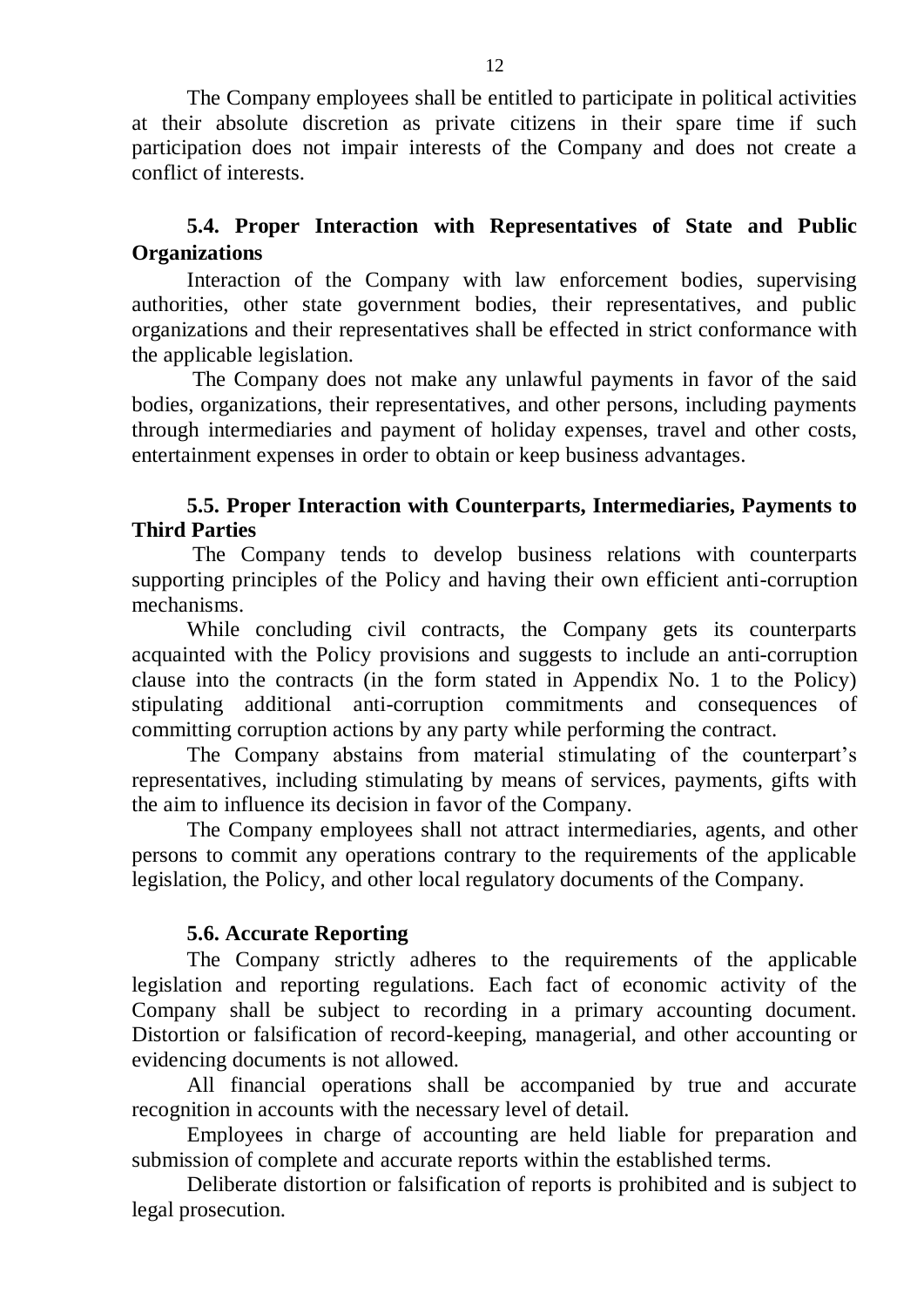#### **5.7. Avoiding Conflict of Interests**

The Company takes a set of measures to avoid any conflicts of interests in order to exclude the possibility of obtaining material and/or personal benefit directly or through an intermediary due to rights giving such possibility as a result of use of official position by the Company employees or their family members being in immediate relationship with them (parents, children, spouses, brothers, sisters, as well as brothers, sisters, parents, children of spouses and spouses of children).

Relationships related to the conflict of interests shall be regulated by independent local acts and organizational and management documents of the Company.

#### **5.8. Control and Audit**

The Company performs regularly external and internal audit of financial and economic activities, controls fulfillment by the Company employees of provisions of the applicable anti-corruption legislation, the Policy, and other local regulatory acts of the Company.

#### **5.9. Security Hotline**

In order to keep high level of confidence in the Company, compliance with international business ethics standards and prevent any fraud and corruption, the Company has launched Security Hotline.

An employee of the Company, counterpart, investor, shareholder or any other person may in any convenient format, including on an anonymous basis, apply to the Hotline to communicate about any facts of theft, embezzlement, fraud, commercial bribery, giving a bribe, conflict of interests, and other corrupt practices in the Company known to that person.

Each application shall be considered thoroughly, the results of consideration shall be brought to the attention of managers of the Company. In case of any evidences a respective inspection shall take place.

Hotline contacts are posted on the official website of the Company, corporate site, on information boards, and other places available to the public.

## **5.10. Determination of Divisions or Officials in Charge of Corruption Prevention**

 With the view of efficient implementation of the Policy provisions the Company determines divisions and appoints officials in charge of prevention of corruption offences.

 This decision shall be executed as a separate organizational-administrative document of the Company.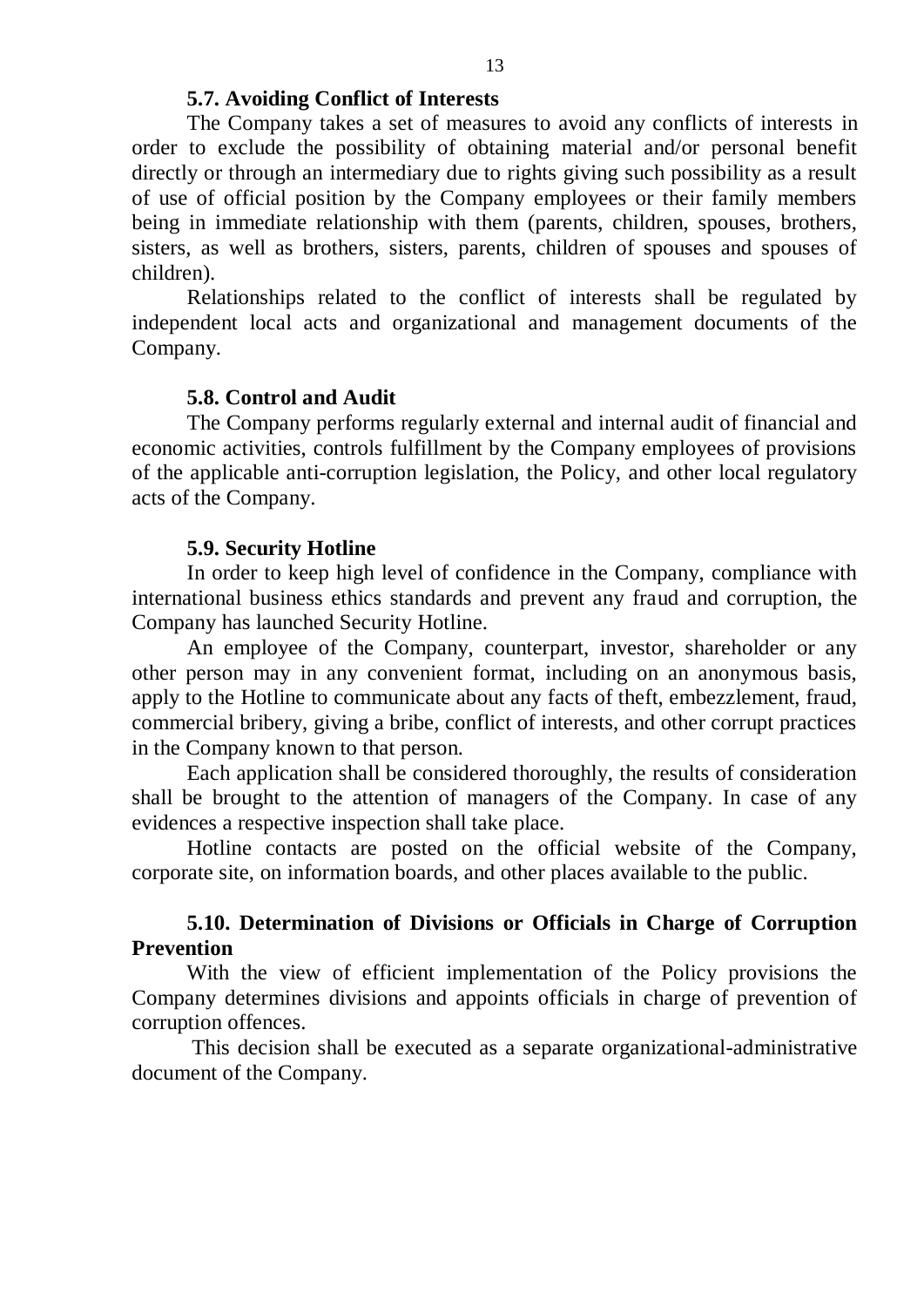# **6. ANTI-CORRUPTION RESPONSIBILITIES OF THE EMPLOYEES AND OTHER PERSONS**

6.1. The Company employees get acquainted with the Policy and sign a compliance commitment. The commitment is executed in the form of Supplement to labor contract according to Appendix No. 2 to the Policy.

6.2. Compliance by an employee with the Policy shall be considered when assessing business proficiency of the employee, including appointment of the employee to the higher position and while settling other staff issues.

6.3. The employees and members of the management bodies of the Company not being its employees shall strictly adhere to restrictions and requirements stipulated by the Policy, including those related to presenting and obtaining gifts; incurring hospitality costs; carrying out charity and sponsor activities; participation in political activities; interaction with representatives of state bodies and public organizations, counterparts, intermediaries, third parties; avoiding conflicts of interests; record keeping.

6.4. The Company employees and the management bodies' members not being the employees thereof shall be forbidden to participate in corruption actions, including offering, promising, giving, soliciting, and receiving bribes (item of commercial bribery) or making payments for easing administrative, bureaucratic, and other formalities in any form, including money, valuables, services or other benefit in property or otherwise, to any persons and from any persons or organizations, including commercial and non-profit organizations, authorities, and local government authorities, public officials, including foreign ones, with the aim of receiving benefit by himself/herself, the Company or for the third parties.

6.5. The employees and members of the management bodies of the Company shall comply with requirements and restrictions of anti-corruption nature stipulated by other local regulatory acts and organizational-administrative documents of the Company (insofar as they do not conflict with the Policy).

# **7. RESPONSIBILITY FOR NON-FULFILLMENT (IMPROPER FULFILLMENT) OF THE POLICY**

7.1. All employees and members of the management bodies of the Company not being its employees regardless of the position shall be personally liable for non-fulfillment (improper fulfillment) of the Policy provisions.

7.2. Heads of independent structural divisions of the Company shall be held liable for compliance by their subordinates with the Policy.

7.3. If there are any suspicions of committing corruption actions, a functional audit shall take place; the results of the audit shall be brought to the attention of the Company's managers.

7.4. In relation to a person who committed breach of the Policy provisions, the Company shall apply disciplinary penalties depending upon guiltiness, character, and danger level of the offence committed, amount of incurred or potential damage to the Company, including injury to business reputation, and other substantial circumstances.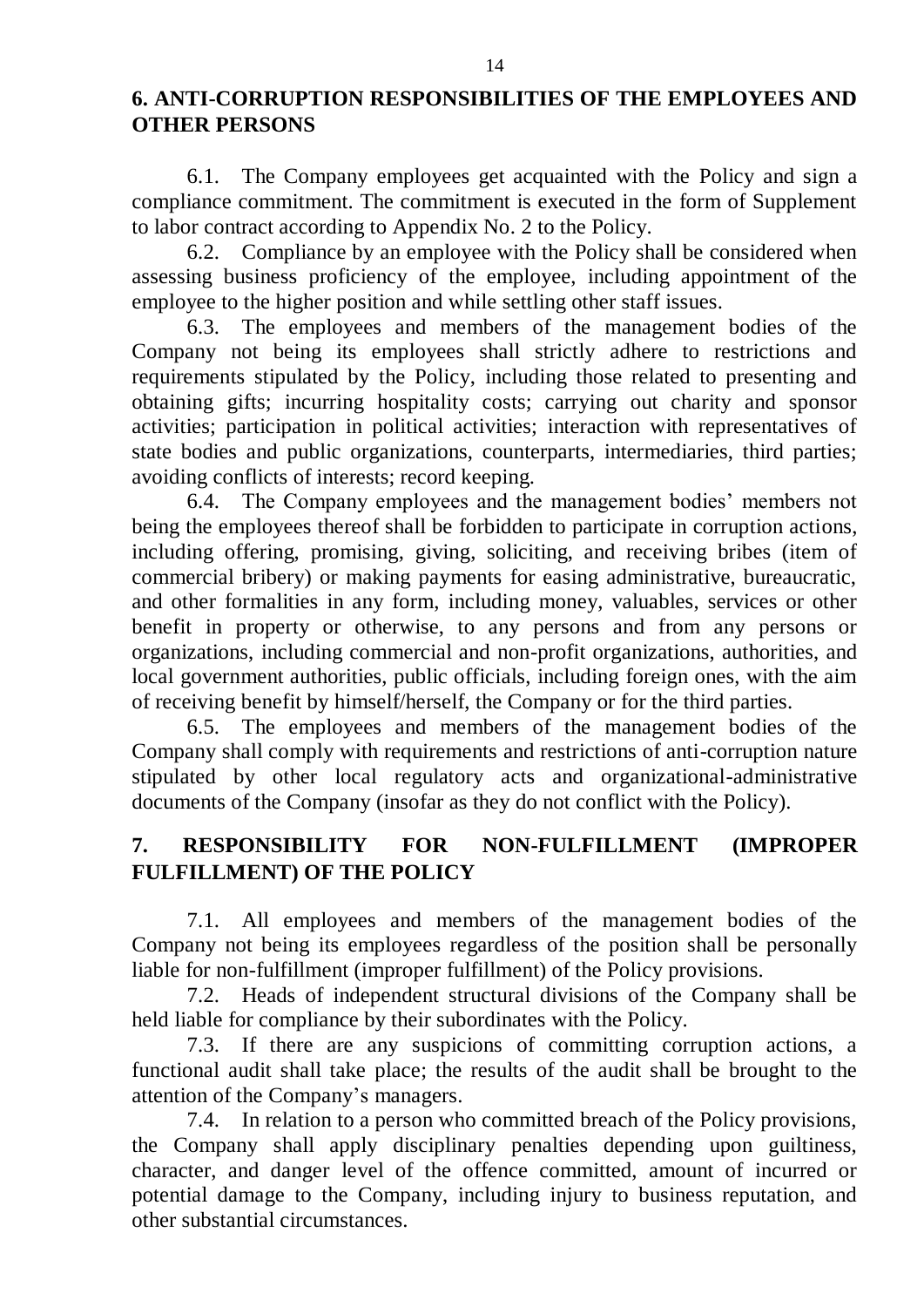7.5. The Company shall reserve the right to file a lawsuit to court seeking for civil penalties in relation to the person who committed breach of the Policy provisions in case of incurring damage to the Company.

7.6. The Company shall reserve the right to apply to law enforcement bodies to hold the person administratively or criminally liable in cases when actions of the person have essential elements of an administrative or criminal offence.

7.7. The Company employees may be hold criminally liable for breach of anti-corruption law by initiative of law enforcement or supervisory bodies.

7.8. Information on committed breaches of the Policy by decisions of the managers of the Company may be disclosed to the public (subject to compliance with requirements of personal data protection legislation), including posting on corporate site, official website of the Company, corporate newsletter, and mass media.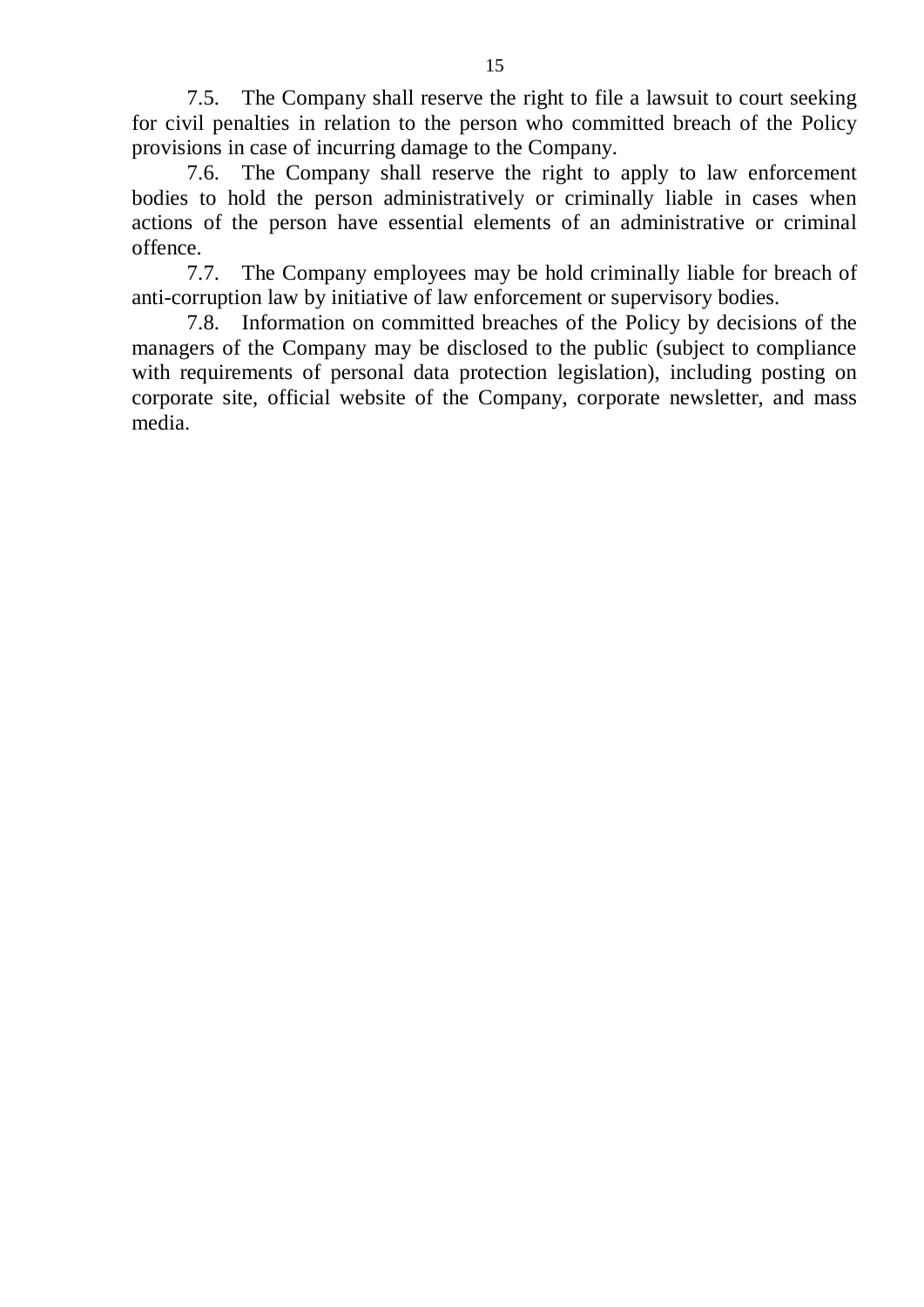Appendix No. 1

to the Anti-Corruption Policy

of OAO NOVATEK

## **ANTI-CORRUPTION CLAUSE**

## **1. Compliance with Anti-Corruption Requirements**

1.1. The Company (OAO NOVATEK) informs the other Party of the Contract on principles and requirements of Anti-Corruption Policy of OAO NOVATEK (hereinafter referred to as "the Policy"). By conclusion of the Contract, the other Party confirms its acquaintance with the Company Policy.

While performing their obligations under the Contract, the Parties shall be obliged to adhere and ensure adherence of their employees to the requirements of Russian anti-corruption legislation and not to commit corruption actions stipulated by anti-corruption international treaties and regulatory documents of foreign countries applicable for the purposes of the Contract.

For the purposes of the Contract, corruption offences shall include (both direct and indirect, personally or through an intermediary) offering, promising, receiving/giving a bribe, commercial bribery, giving/receiving benefit in the form of money, valuables, other property or property-related services, other property rights, non-property benefits by any persons and from any persons, including representatives of state bodies, municipal bodies, commercial and non-profit organizations, foreign public officials, authorities and organizations, to influence on their decision, action/inaction with the aim of receiving or keeping any unlawful advantages or for any other unlawful purposes for themselves, the business or for the third parties (the "Corruption Offence").

1.2. If a Party reasonably suspects a corruption offence which has occurred or may occur (upon receipt of information on instituting criminal proceedings against the employee(s) of the other Party due to a corruption-related crime or other reliable information about the Corruption Offence), such Party shall notify the other Party thereof in writing stating the respective facts (the "Notice") In doing this, such Party shall be entitled to suspend performance of obligations under the Contract untill receiving confirmation from the other Party that the breach did not or may not occur. The stated confirmation shall be sent by the other Party within 10 (Ten) working days from the date following the Notice receipt.

Upon the receipt of reliable information about the committed Corruption Offence and subject always to the provisions of this article, the Company shall be entitled to refuse from performing the Contract unilaterally in full or partially, giving a respective written notification to the other Party, as well as claim damages incurred as a result of the Contract termination.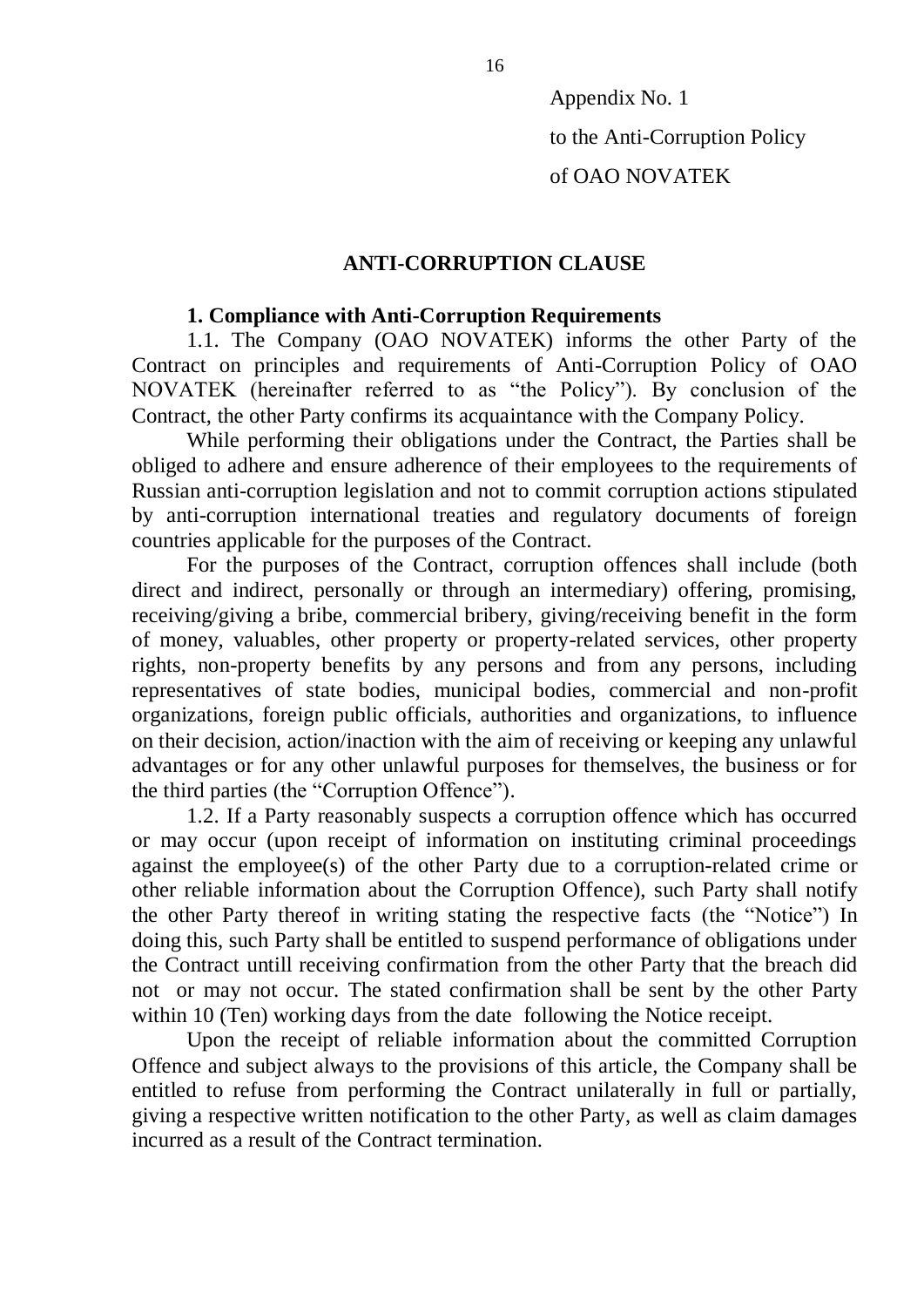Appendix No. 2 to the Anti-Corruption Policy of OAO NOVATEK

Supplement to Labor Contract with the Employees of OAO NOVATEK

# **OAO NOVATEK Anti-Corruption Compliance Commitment**

1. An employee acknowledges that he/she has got acquainted with the contents of OAO NOVATEK Anti-Corruption Policy and OAO NOVATEK Business Ethics Code and undertakes to comply with their provisions.

2. The employee shall be obliged:

2.1. Not to participate in corruption actions directly or indirectly, personally or through third party intermediaries, not to offer, give, promise, solicit, and receive bribes and payments for ease of formalities in any form, including money funds, valuables, services or any benefit to any persons and from any persons or organizations, including commercial organizations, state government and local government bodies, Russian and foreign government officials, private companies and their representatives.

2.2. To abstain from behavior that can be interpreted by the people around as readiness to commit or participate in committing a corruption offence in favor of the Company or on behalf thereof.

2.3. To notify promptly an immediate supervisor and person in charge of the Policy compliance of:

- any effort to induce the Employee to commit corruption offences;

- information on committing corruption offences by other employees, counterparts of the Company, or other persons which becomes known to the Employee;

- possibility of occurrence or occurred conflict of interests involving the Employee.

3. The Employee has got acquainted with the possibility to communicate (on an anonymous basis, as well) by Security Hotline to the Employee's immediate supervisor, person in charge of the Policy compliance the existing suspicions concerning lawfulness or ethics of actions, as well as actions, inaction or offers of other employees, counterparts or other persons interacting with the Company.

4. It is explained to the Employee that neither employee of the Company, including himself/herself, will not be subject to sanctions and prosecution by the Company if he/she communicated a supposed corruption action or refused to give or obtain a bribe, perform commercial bribery or by any other way intermediate in bribery, including cases when such refusal resulted in the Company's profit loss or loss of commercial and competitive advantages.

5. The Employee is warned about possibility of being subject to disciplinary, administrative, civil and/or criminal responsibility for breach of anti